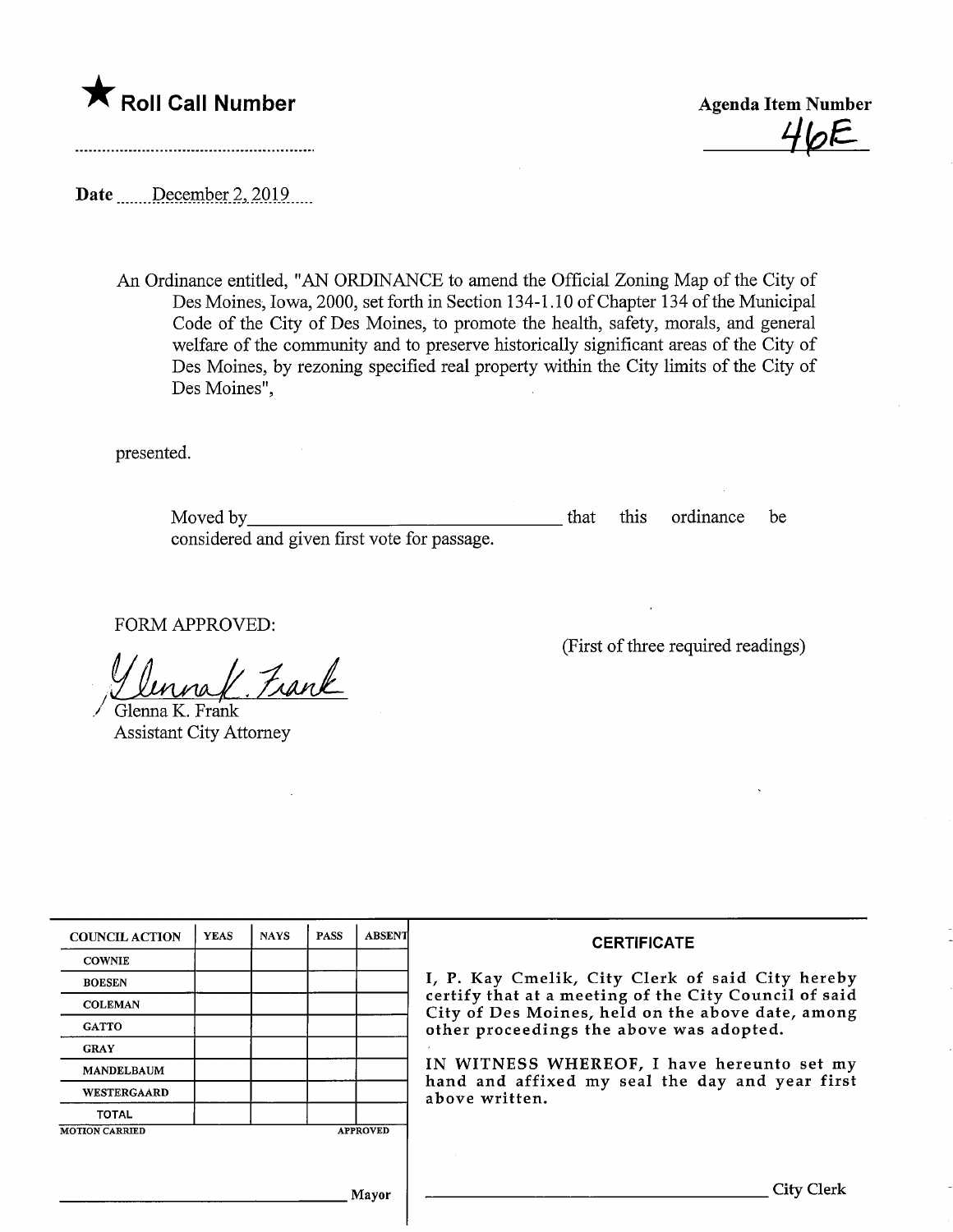HoE

## ORDINANCE NO.

Be It Ordained by the City Council of the City of Des Moines, Iowa:

Section 1. That the Official Zoning Map of the City of Des Moines, Iowa, adopted by Ordinance No. 15,818 on October 16, 2019 and set forth in Section 134-1.10 of Chapter 134 of the Municipal Code of the City of Des Moines, is hereby amended pursuant to the additional revisions in form on file in the office of the City Clerk, which amendments are hereby approved and adopted and include:

- a. Revise designation of all real property zoned N2 by Ordinance No. 15,818 approved on October 16,2019, from N2 zoning district to N2b zoning district, except those real properties specifically identified as follows for which designations will be revised from N2 zoning district to N2a zoning district:
	- i. Area generally bounded by E. Watrous Avenue on the north; E. McKinley Avenue on the south; Easter Lake on west; and SE 36th (extended north) on the east.
	- ii. Area generally bounded by Briggs Street (extended) on the north; Carpenter Street/E. Cardinal Avenue (extended) on the south; SE 29th Street extended on the west and SE 34th/ 135th Avenue on the east.
- b. Revise designation for the following real property from Nla zoning district to N2a zoning district:

AN ORDINANCE to amend the Official Zoning Map of the City of Des Moines, Iowa, 2000, set forth in Section 134-1.10 of Chapter 134 of the Municipal Code of the City of Des Moines, to promote the health, safety, morals, and general welfare of the community and to preserve historically significant areas of the City of Des Moines, by rezoning specified real property within the City limits of the City of Des Moines.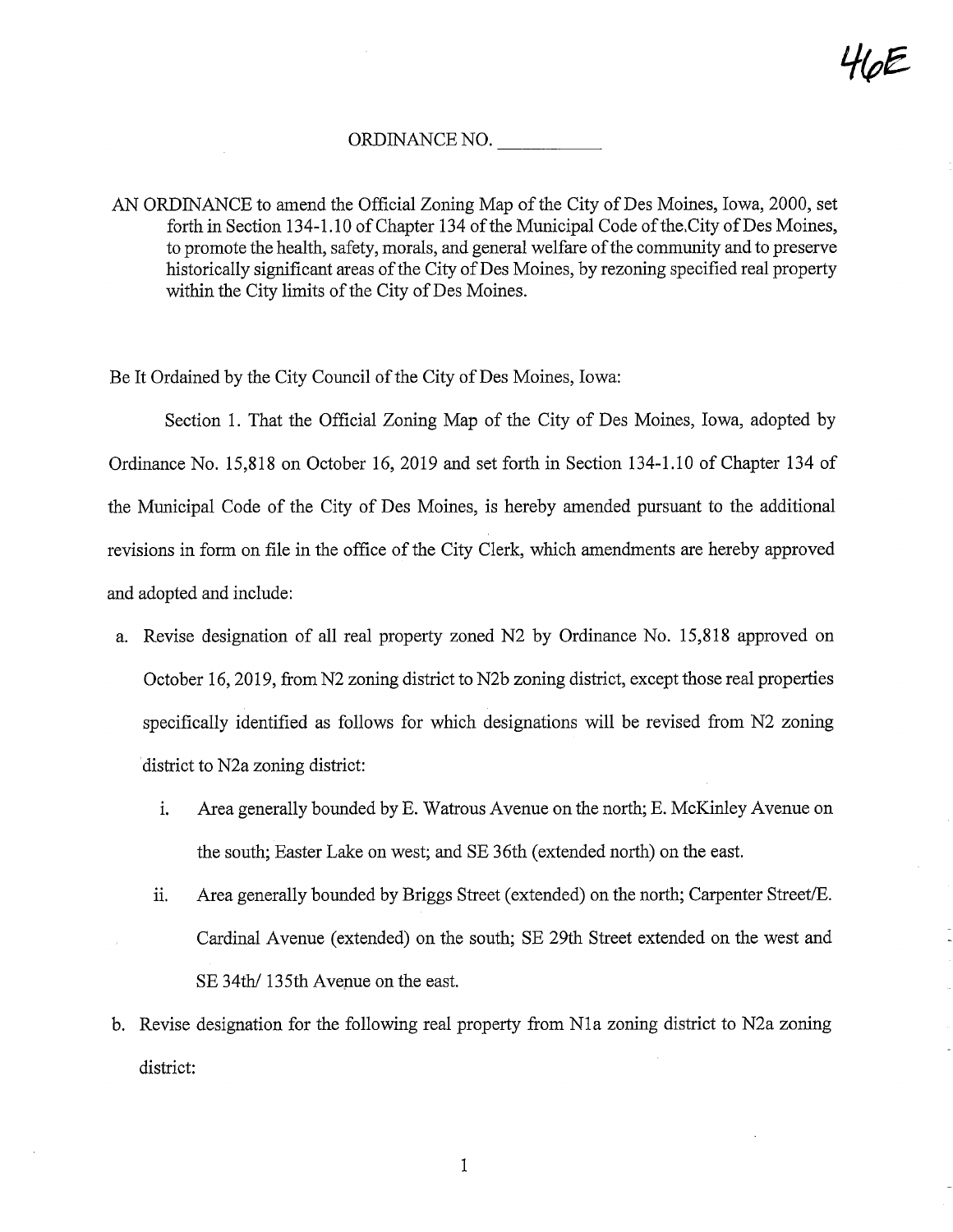- i. Area generally bounded by Acorn Street on the north; Beardsley Street/Border Street on the south; SW 28th Street on the west; and Fleur Drive on the east.
- ii. Area generally bounded by Buchanan Trail (extended east) on the north; Carpenter Street on the south; Fleur Drive/85th Avenue (extended south) on the west; and SW 14th Street (extended south) on the east.
- iii. Area generally bounded by Acorn Street on the north; Beardsley Street (extended west) on the south; SE 27th Street (extended south) on the west; and SE 34th Street on the east.
- c. Revise designation for the following real property from Nla zoning district to N2b zoning district:
	- i. Area generally bounded by E. County Line Road on the north; Highway 5 on the south; SE 14th Street (extended south) on the west; and SE 16th (extended south) on the east.
	- ii. Area generally bounded by Southridge Boulevard on the north; E. County Line Road on the south; SE 17th Court (extended south) on the west; and SW 19th Court extended on the east.
	- iii. Area generally bounded by Moonlight Drive on the north; E. County Line Road on the south; Indianola Avenue on the west; and SE 29th Court on the east.
	- iv. Areas generally bounded by Hartford Avenue on the north; E. Watrous on the south; SE 18th Street on the west and SE 34th Street on the east.
- d. Revise designation for the following real property from Nlb zoning district to N2a zoning district:

 $\mathbf{2}$